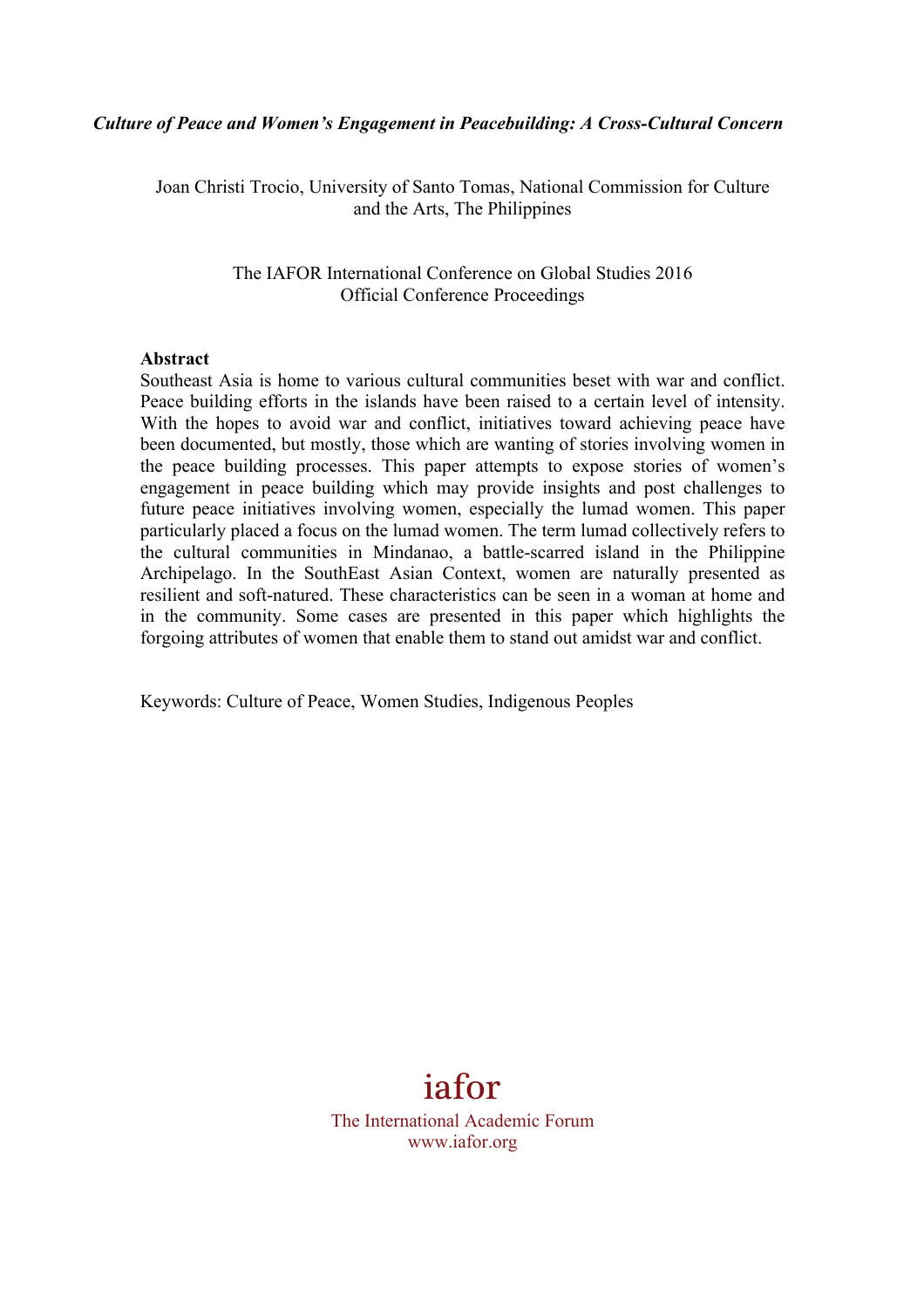### **Introduction**

Peace is the battle cry for Mindanao, an island of cultural diversity, in the Southern part of the Philippines. Literatures put it that for centuries, the Mindanaoans have been faced with the deviations of life; economic, political, social and spiritual. In its attempt to rise from the vicissitudes, Mindanao has encountered varied programs for peace and development, some of which have ended unsuccessfully, some still in the process towards accomplishment.

Zurk, (2008) in her documentation of stories of peacebuilding and development in Mindanao, accounts that the peace situation in Mindanao is made more complex by political warlodism, ethnic prejudice, religion-based differences between Christians and Muslims, as well as the alienation of Indigenous People, [the Lumads]. She further reports,

[t]his complex situation, generally referred to as the Mindanao conflict, has deep historical roots which can be traced back to the Spanish colonial era. It is about rivalry for political and economic dominance. Often the conflict is about land, between Christian settlers who were encouraged by the government to buy land and Lumads as well as Muslims who claim the same land as their ancestral domains (p.98)

The study conducted by Mercado and Florendo (2003) claims that the conflict in the year 2000 between the government and MILF brought cultural, social and economic threats to multitude of communities in Mindanao.

In conflict situations, women and elders are more susceptible to violence than male combatants themselves (Johnson, 2011) Majority of refugees are women, the majority of displaced persons are women (Golan, 2005). Women are not just secondary, nonessential entities to conflict. A report by the Commission on Women in 2004 on the state of indigenous peoples and moro women presents that as of 2001, Region XII and ARMM have the lowest proportion of households with access to potable water, and about 20% of Mindanao households still rely on spring, lake, river and rain and 11% on dug well. The absence of safe potable water has resulted in high incidence of disease and negative impact on family health, which further burdens women on whose shoulders rest family care and responsibilities. The same commission reports that Mindanao performed poorest in Education. Extreme poverty, aggravated by the lack of peace and security, has deprived many Lumad and Moro women of basic education. The report continues that despite laws protecting women, sexual violence against women are rampant. Incest rape, sexual harassment, wife-battering and abuse in intimate relationships remain an everyday fact in the lives of many women in Mindanao.

Despite the foregoing claims, at the end of the day, the word is hope. Despite the foregoing instances on violence, it is also a fact that, though bearing the wounds of war, women and children stand out as bearers of hope and peace in Mindanao. Amidst the rubble of war, both women and the young people today, play a vital role in rehabilitation and peace-building (Mercado, 2003).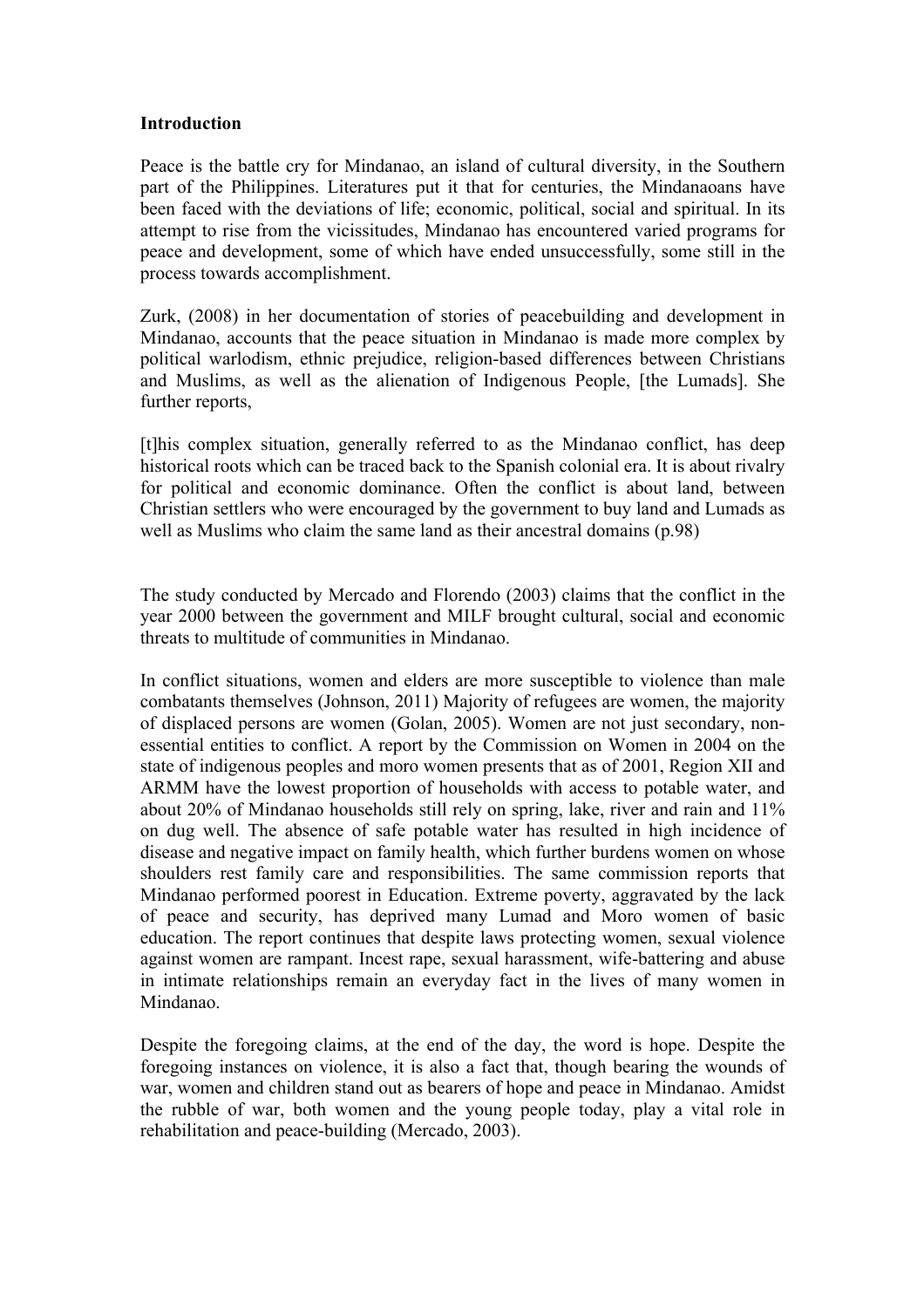# **Women and Peacebuilding as a Cross-cultural Concern**

There have been stories of peacebuilding involving women in various areas of the globe. Ameerah Haq (2011), for example, in talking about the United Nations (UN) contribution to peace and stability, emphasizes that if UN has to make a lasting contribution in Timor-Leste, it would be by building on the initiative and resilience of the women and helping them become fully involved in determining the country's future. She reports cases of women who played great roles in making and building peace and one of whom was that of Filomena dos Reis who trains Timorese women in mediation, negotiation and conflict-resolution. Haq recounts that in 2005, Filomena and her colleagues organized a cross-border dialogue between Timorese and Indonesians. The initiative was in response to conflicts between communities due to cattle straying across parts of the border that were not clearly demarcated.

In Somalia, conflicts have opened a space for women to challenge the then maledominated mechanisms for conflict resolutions. Dini (2010), in her article on Peace Building Efforts by Somali Women, recounts how these women saw, the loss of the male clan elders against the heavily armed young military men, an opportunity to make their intervention in the peace-building arena, as mothers, grandmothers, aunts, spouses and sisters.

In the Grassfields of Cameroon, particularly in the Bafut community, the character of the successor's mother played considerable role, in the choice of the successor to the throne in Bafut. Mark Bolak Funteh and Jean Gormo (2009) in their article on Women, Conflict and Peace in the Grassfields of Cameroon, state that the mother was expected to be a respecter of not only the deceased husband, the fon, but also of the entire royal family. She ought to be an embodiment of generosity, humility and fairness in all judgment otherwise the soundness of the fon in executing his functions and the cherished unity of the royal family would be in complete jeopardy. Hence, the reigning fon carefully studied the character of his wives before deciding who among them was the most suited for major title, a political position for respect and honor with great responsibility, like to advise the reigning fon, such a responsibility could never be given to any type of a woman.

Julia and Rhida (2001) in their interviews with Kuwaiti women ages 40-50 years about their status and roles played during the Iraqi occupation, found out that women played non-traditional roles such as serving resistance groups and military men who were hiding, buying food from foreign people from allied countries, distributing pamphlets that would encourage Kuwaitis to stay in the country and discourage the Iraqi army from staying, practicing volunteer work, participating in protest demonstrations, and giving their lives in defense of their countries. One respondent testified that they played many contradictory roles that they never thought of doing before the occupation.

In Fiji Island, the politics of race have influences women in responding to National crises. Rolls (2006) recounts that women were "instrumental in maintaining a degree of calm and infusing hope during the crisis (p.30)." Though the women were just seen as supporters of peace and not really visible in peace processes, this did not hinder them from engaging in peace building. A network of women's groups were gathered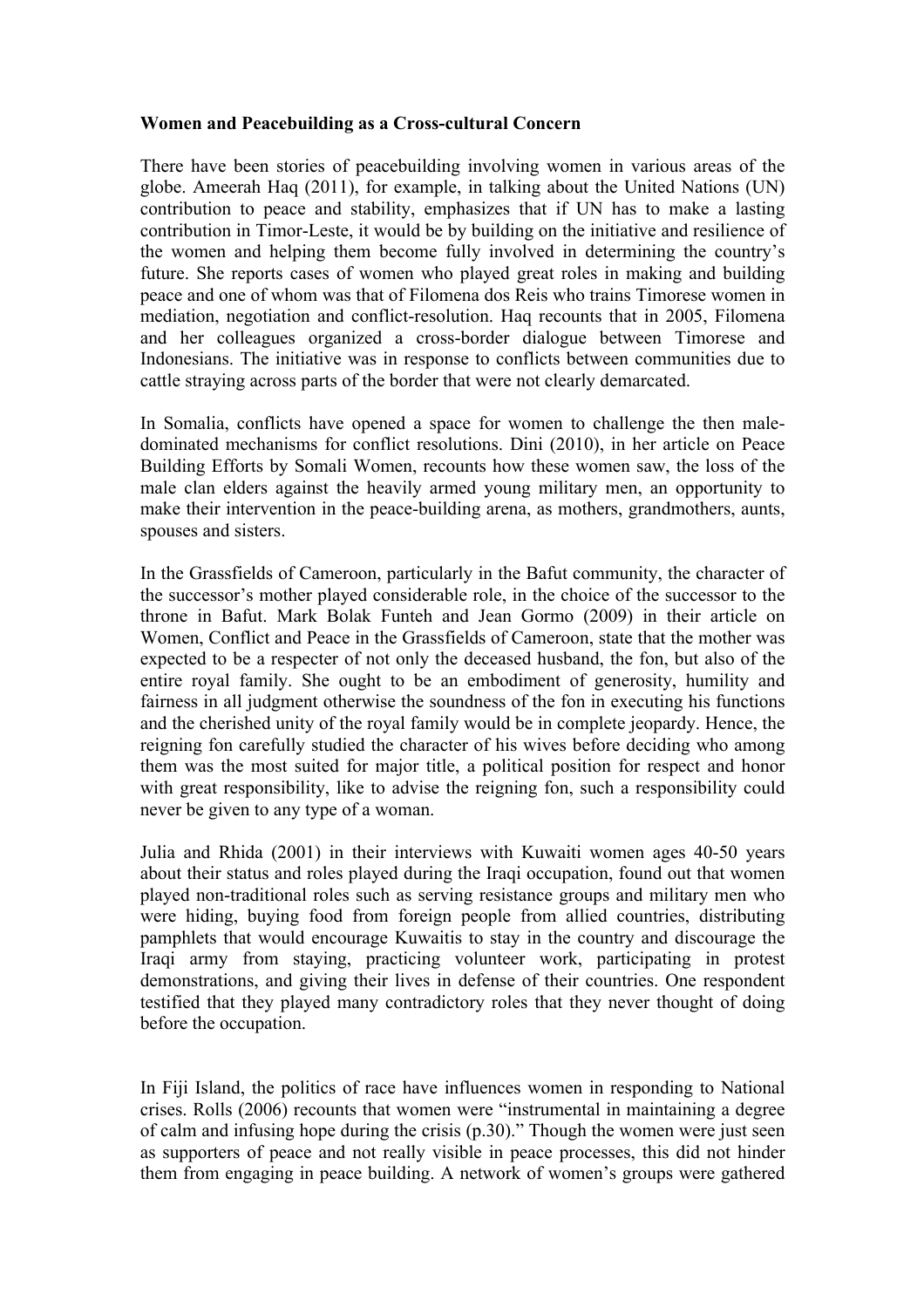for a peace and prayer vigil and what emerged from the vigil were actions of peaceful solidarity and more groups thereafter, were drawn to pray for peace and unity. Rolls emphasizes that the prayers and all the letters of support written by women provided sense of hope to political detainees.

# **Women's Disposition Toward Peace**

Women's vision of peace is not limited to the state of non-war. There are other sources and forms of violence experienced by women even in situations where there is the absence of organized, personal, physical and direct violence which is the reality we call war (Quintos-Deles, 2000).

Women tend to perceive well-being different from men. They tend to be more sensitive to issues regarding conflict considering their role in terms of the very basic, personal needs and family. Women perceive security differently from men, viewing it in terms of shelter, food and health, while men tend to perceive security in terms of weapon systems and arms (Golan, 2005). It is possible that women would tend to approach peace from human rights perspective, which would emphasize fairness, tolerance, respect for difference, for minorities, for the other, because women live as "the other," as a minority- not in numbers but in the attitude toward them in society. Women tend to operate on a win-win basis, perhaps due to a background of avoiding conflict, avoiding confrontation – perhaps as peacemakers in the home, between children or similar situation.

Rolls (2006) in her article on Women as Mediators in the Pacific Conflict Zones, mentions that the roles of women in peacebuilding can be traced back to their indigenous skills and knowledge, to what they learned from Biblical doctrines and to their love for their country and their families. She cites Afu Billy, a peace advocate in Solomon Islands, who observes that,

"[w]hatever sort of violence happens, be it in the home or outside, women are very much affected by it and I think women are more responsible not for the violence but for making sure things are okay, because women look more after the family and when it comes to things like that, they are worried about how the violence is affecting the children (p.33)"

Golan (2005) gives as an example the case of Sudan, where women actually achieved something between warring tribes in what had appeared to be an intractable civil war. Golan's (2005) theory on the key elements to peace-making and conflict resolution places greater emphasis on women's protection of personal rights, fairness and respect for difference.

### **Women and the Culture of Peace**

A brief discussion on the genesis of the concept of a culture of peace is outlined in the talk of Dr. Virginia Cagawas, entitled, "Education for a Culture of Peace" delivered during the Mindanawon conference in November 27, 2007. According to her the concept of a culture of peace actually emerged at end of the Cold War when there was this global campaign for the abolition of war. In 1992, in response to the United Nations agenda for Peace, the UNESCO formally adapted the concept of a culture of peace. In 1994, the first international forum on culture of peace was held in El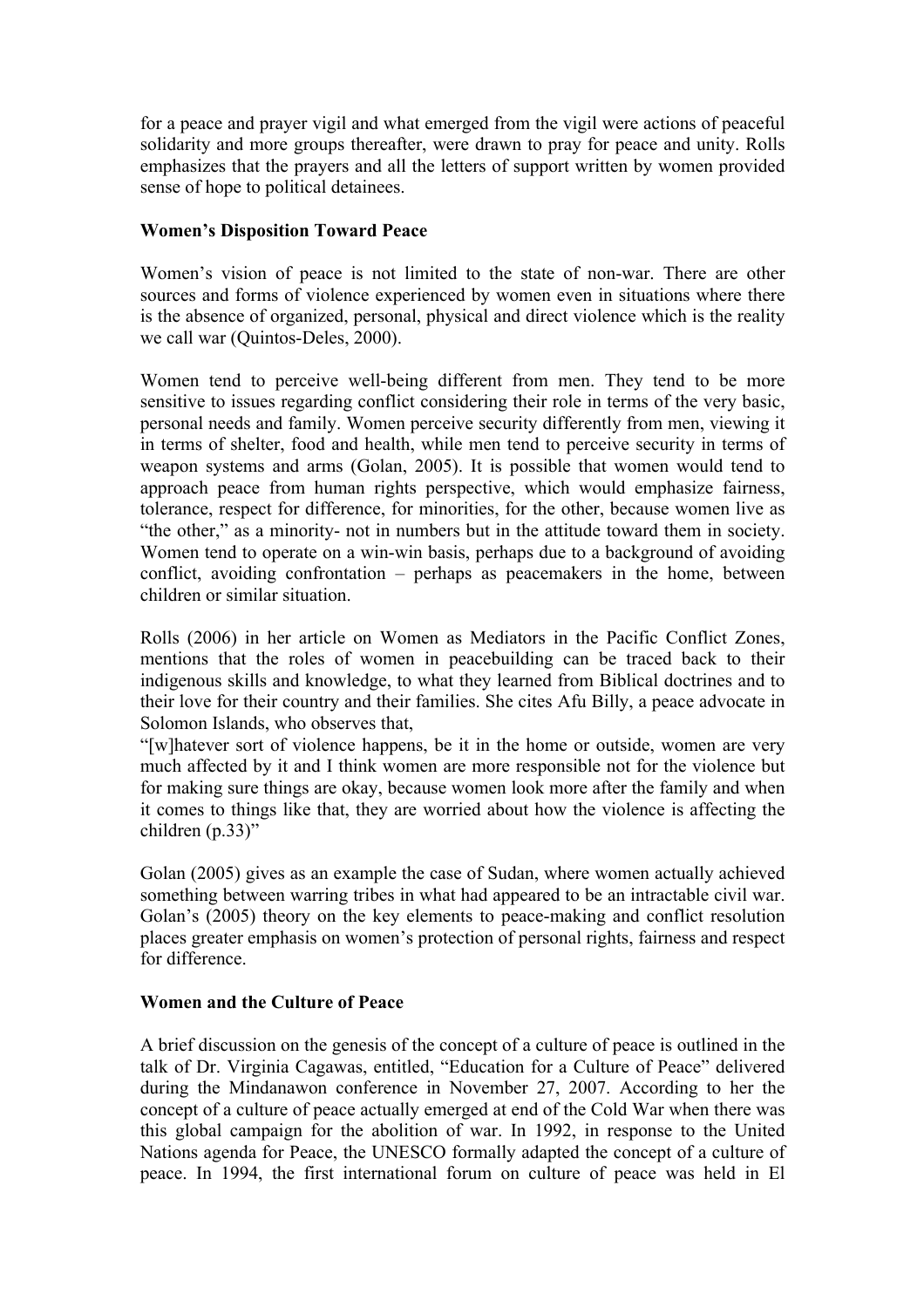Salvador. The second International Forum, entitled, "The Manila forum" was hosted by the Philippines in 1995. It was also on that same year that the UNESCO and a culture of peace building global movement came out and the transition from a culture of war to a culture of peace became a priority of the 28 sessions of the UN General Conference. A resolution declaring the year 2001 as the International Year for a Culture of Peace and year 2002-2012 as a decade of culture of peace and non-violence for the children of the world was passed on during the UN general assembly.

The United Nations Declaration states that a "culture of peace is a set of values, attitudes, traditions, modes of behavior and ways of life that reflect and inspire respect for life and all human rights; rejection of violence and all its forms and commitment to the prevention of violent conflict by tackling their root causes through dialogue and negotiation; commitment to full participation in the process of equitably meeting the needs of the present and the future generations; promotion of the equal rights and opportunities of women and men; recognition of the right of everyone to freedom of expression, opinion and information; devotion to principles of freedom, justice democracy, tolerance,, solidarity, cooperation, pluralism, cultural diversity dialogue and understanding between nations, between ethnic, religious, cultural and other groups, and between individuals." (cited in Castro and Galace (2010)

The 4th World Conference on Women held in September 1995 in Beijing, presents a culture of peace to be a culture of freedom and universal respect, upholding all human rights and eliminating double standards; would be a festival of diversities; would acknowledge the responsibilities of solidarity; assures the dignity and well-being of the vulnerable. It underscores that in a culture of peace, the human person is enabled to develop the full range of human capacities unlimited by constraints of gender or other aspects of human identities; persons would be educated to value human solidarity, mutuality and justice and be provided with the skills that enable them to renounce violence as a means to achieve social or individual purposes; power would be derived from shared capacities and responsibilities; conflicts need not produce violence, differences would be mediated in a spirit of mutuality and disputes, settled in ways which reconcile and strengthen communities; there would be space to express human creativity and share human feelings. The said Conference emphasizes that a culture of peace would produce social order based on equal human rights, the human dignity of all persons and reverence for living creatures and life.

A culture of peace is not one-directional. It is encompassing, taking into account, total development. Dr. Toh Swee-Hin's (2005) paper on Integrating Interfaith Perspectives in Educating for a Culture of Peace, delivered at the Third Diversity Forum in Kolkatta, held on March 1-4, 2005, recognizes that the weaving of a culture of peace is necessarily multi-dimensional and holistic. It emphasizes that it is no longer meaningful to see peace as just an absence of war, as popular awareness has tended to claim. Rather, peace also implies justice, human rights, environmental care, intercultural respect and a deep sense of inner peace.

The foregoing claim on the multidimensionality of a culture of peace finds support in the framework developed by a feminist peace researcher Birgit Brock-Utne (1989, p.47), on negative and positive peace. Negative Peace refers to the absence of direct violence and Positive Peace refers to the absence of indirect or what is often referred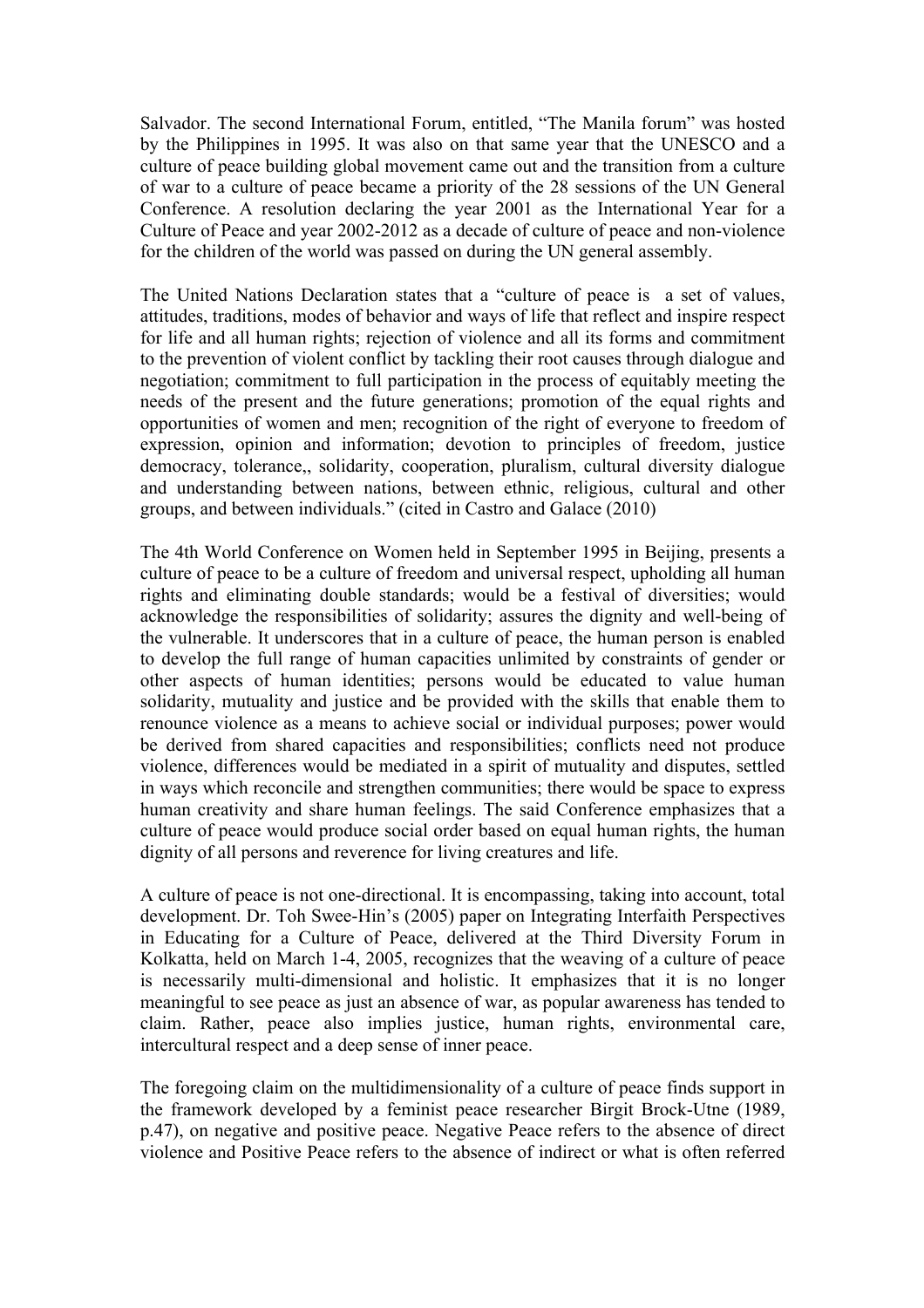to as structural violence, which is further broken down with reference to whether they arise from organized or unorganized sources.

| <b>NEGATIVE PEACE</b><br><b>UNORGANIZED</b> | and direct violence                    | <b>POSITIVE PEACE</b><br>Absence of personal, physical, Absence of indirect violence Absence of indirect violence<br>shortening life span by reducing quality<br>(1) Absence of wife-battering, (1) Absence of inequalities in (5) absence of repression in |                                                                                                      |
|---------------------------------------------|----------------------------------------|-------------------------------------------------------------------------------------------------------------------------------------------------------------------------------------------------------------------------------------------------------------|------------------------------------------------------------------------------------------------------|
|                                             | rapes, child abuse, street<br>killings | unequal life chances                                                                                                                                                                                                                                        | micro-structures leading to micro-structures leading to<br>less freedom of choice and<br>fulfillment |
| <b>ORGANIZED</b>                            | (1) Absence of war                     | (1) Absence<br>structures built up within a<br>between<br>country<br><b>or</b><br>countries<br>that<br>life<br>SO <sub>2</sub><br>chances of some<br>are<br>reduced. Also the effect of<br>damage<br>nature,<br>on<br>pollution, radiation, etc             | of economic (1) Absence of repression in<br>a country of free speech,<br>the right to organize, etc. |

The table below presents Brock-Utne's peace framework.

Figure 1: Brock Utne's Negative and Positive Peace Theory

# **Peacebuilding and the Lumads**

The Lumads are the Indigenous Peoples of Mindanao. The word Lumad is a Cebuano term for "indigenous" (Jocano, 1998; Rodil, 1994; Gaspar, 2000). Historically, the Indigenous groups in Mindanao were labelled with different names such as Paganos during the Spanish regime, wild tribes in the American colonial period, highlanders, cultural minorities, and tribal Filipinos, among others (Gaspar, 2000; 1998; Rodil, 1994; Kamlian, 1999; Rodil, 1988). In 2007, a conference of Mindanaoan tribes was held and the term Lumad was adopted to refer to the ethnolinguistic tribes of Mindanao.

In the effort to protect their basic rights as they discovered the common situation of deprivation and marginalization, the Indigenous People's moved to give a collective term for them grew out of the political awakening amongst them. To indicate the rise of self-identity among the indigenous peoples of Mindanao, Mindanao historian, Rudy Rodil (2013) shares,

*"*naroon ako nung pinag-usapan ang paggamit nung salitang Lumad. Ninais lamang nila na mgkaroon ng *common identity na maaring maging ideologicalal force, laban sa Labinlima (15) sa labinwalong indigenous groups na nandun ang sumang-ayon sa paggamit ng Lumad bilang kolektibong pangalan para sa non-christian/non-muslim groups sa Mindanao" (*I was there when the topic on the use of the term Lumad was brought up. Fifteen (15) out of 18 indigenous peoples groups refer to the nonchristian/non-muslim groups in Mindanao)

The Lumads have been very active in the struggle to eradicate conflict and promote peace in Mindanao. The Tribal Communities Association of the Philippines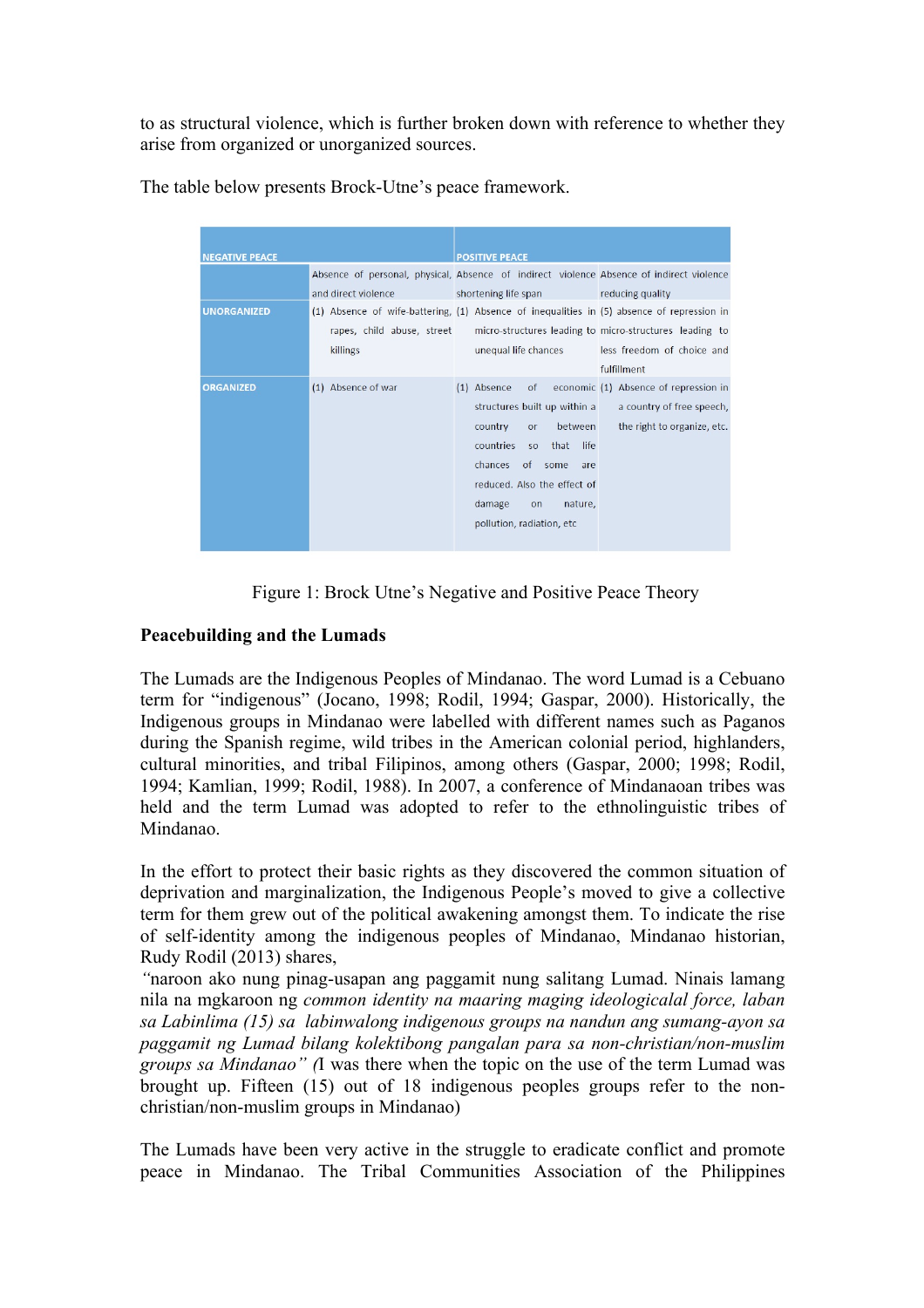(TRICAP, 1989) outlines certain factors for the presence of conflict which occur from time to time among the Indigenous groups, these are as follows:

1. Confrontation is due to differences in thinking, feeling and interest. Confrontations consist of armed conflict, riot and rebellion.

2. Stratification is the categorization of the group into levels of ranks. Specific solutions, roles, duties and responsibilities are assigned to each level or rank. The group stratifies itself to minimize, if not, prevent conflict.

3. Segregation is the separation of the group from the majority. Segragation determines the limits of communication and social relationships. Sociologists theorize that segregation is the result of discriminating practices of the majority against the minority group.

4. Assimilation is the integration of the cultural heritage of various ethnic groups as a result of long standing relationship among them.

Fr. Albert Alejo (2009) in one of his articles for MindanaWon Initiatives for Cultural Dialogue states that conflicts among and within IP communities have undergone changes. Unlike the past, where IP communities have to deal and solve problems only within and among themselves, the situation has become complicated due to external factors which now have to be considered in Lumad conflict resolution. These factors are: (1) Scale of conflict – modern conflicts involve several villages and provinces, different tribes and communities, and even non IP groups; (2) Actors – before, conflicts are brought to Datus(tribal leaders) for judgement, but in modern conflicts, other actors may get involve such as government officials, armed groups, company personal missionaries, other new actors like women, youth and researchers, (3) location – before the location of conflicts are within the tribe but modern conflict resolutions require going to other places for advocacy; (4) total framework – the presence of different framework, such as small-village community development, province-wide planning, and regional development, requires different elements, strategies and balancing.

Beatriz Colmo, (2012)an Obo-Manobo tribal peace advocate from from Mt. Apo recounts her experiences of war and conflict. She states that for Lumad or indigenous people of Mindanao, peace is an outcome and evidence of their faith in action. To them, peace is their way of life; thus to them peace is not regarded as an opportunity nor a privilege but a responsibility where everyone in the community should take part in. She shares about a holistic perspective of peace, which is to her, most valuable; the lumad elders say that when Monama (God) created men, he already set them to be unique, different and had given them a specific and special place to dwell on earth. The Chinese with slant eyes and yellow skin had to occupy China, the blacks had to dwell in Africa and we, the brown skinned people had to live in the Philippines. Even if there are 18 indigenous peoples groups in Mindanao, each has his own territory. Even the animals are also given specific territories. She furthers her story by narrating that the ancestral domain of the Lumad is being robbed of their minerals and fertile soil but the Lumad do not in return rob the robbers. However, according to Colmo, this does not mean that the Lumads welcome the oppression. They had tried to find peaceful means to assert their rights. Yet, in their entire struggle, she emphasizes, that throughout history, they tend to be peace loving as they can be, even at the most difficult circumstance.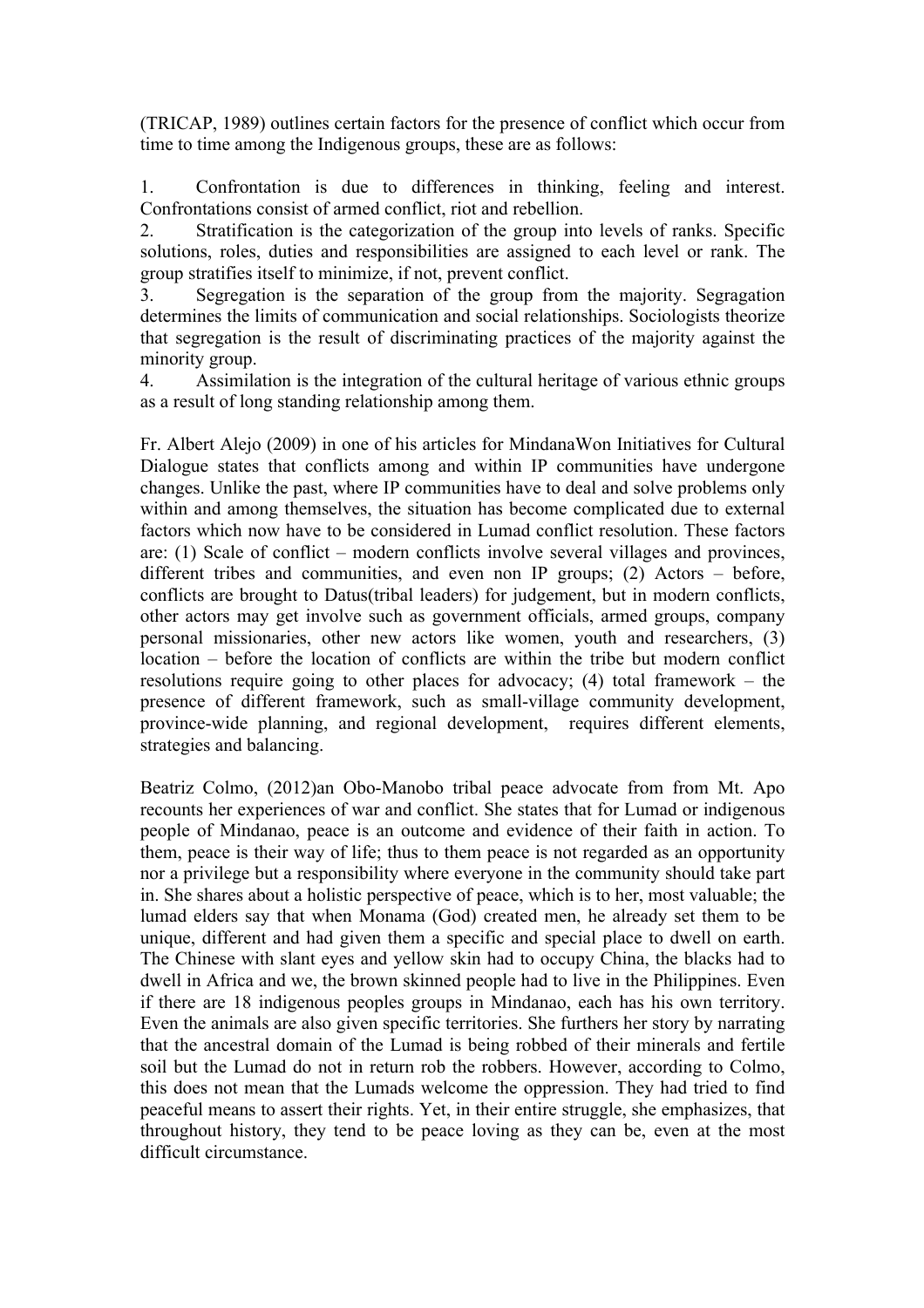Their ancestors told them that no matter how much the people will expand their lands, one day land will finally own them when they rest in peace. To her, the violence that the Lumads are exposed to affirms their culture of peace. She, as an advocate of peace, further hopes that one day she will be able to help others to follow the path of peace and make peace the Lumad's legitimate legacy to the next generation.

The Mindanao Commission on Women (2012) documented seven stories of indigenous women mediators. These women have been involved in conflict resolutions handling cases like adultery, murder, non-payment of debts, physical injuries, land disputes, and nonfulfillment of mortgage, among others.

When asked about women's engagement in building and promoting peace in the community, Jenita Eko, a president of an indigenous women's association, and one of the seven mediators featured in the above-mentioned documentation, shares that with the involvement of women in the peace processes,

*"Dili na kaayo mangusog ang mga tigulang nga muhatag dayon ug paghukon nga dili pabor sa mga babayi. Naa na sila'y kahibalo sa mga katungod sa mga babayi. And mga babayi pud mismo, kabalo na pud sila sa ilang katungog. Sa una man gud, maghilom lang man kay basig makasab-an. Di magsaba bisan masakitan na."* (The elders now hesitate to pass judgments that are unfavorable to women. They have now better awareness of women's rights. Even the women themselves, already are aware of their rights. Before, women would usually keep quiet lest they will be scolded. Even if they are in pain, they remain silent.) (Eko, 2013)

# **The Challenge to Mindanao Peace Initiatives: A conclusion**

Peace efforts in Mindanao need not discount the engagement of women in the process, especially indigenous women. As Mercado and Florendo ( (2003) put it, both women and the young people today, play a vital role in rehabilitation and peacebuilding, amidst the rubbles of war and conflict. They continue that there are no easy answers to dilemma that confounds Central Mindanao. Its sociopolitical realities are products of historical and contemporary processes that encompass not only religions and ethnicities, but economic, political, and cultural issues as well. The authors are convinced that there is no quick fix or magic formula can solve the problems that have, for years, beset the peoples of this region, because despite several "peace processes" initiated in the past and present, peace in the battle-scarred portion of the Southern Philippines remains as elusive as the search for the fountain of youth or the Holy Grail.

The Bishops-Ulama Conference in 2010 launched a project entitled, 'Konsult Mindanaw' which outlines contributions to peace initiatives from their participatory research endeavors. These contributions are presented as People's Platform for Peace in Mindanao. Konsult Mindanao reports,

[t]he first of these platforms is **Sincerity**. It is all over the recorded sentiments of Konsult Mindanaw participants. We hear people epressing suspicion that some of those who are in charge of peace processes are not really interested in the resolution of the conflict…**Security** addresses people's fear of all kinds of violence from staterelated war to clan conflict to private armies and proliferation of arms, to the fear of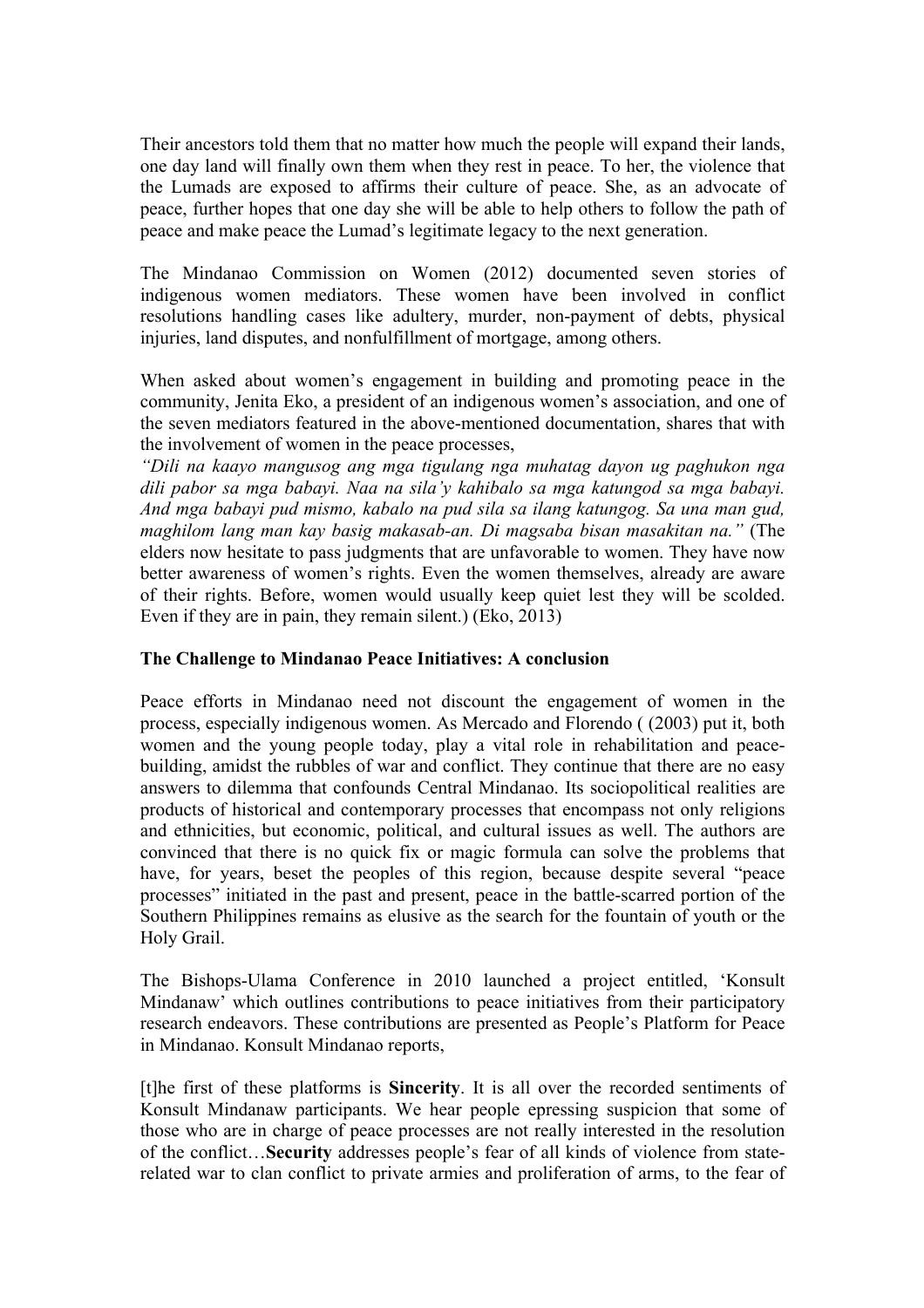hunger and even ecological disaster due to environmental plunder. **Sensitivity** is our word for recognizing the many hurts people experience ranging from the effects of historical injustice, to discrimination, misinterpretation, neglect and culture-blind governance and development programs…we also recognize the people's energy and commitment to participate in peace-building, whether as individuals or as communities, and hence we highlight **solidarity**. **Spritituality** may come as a surprise to some civil society groups, development partners, and government agencies, but not to ordinary people, who see that peace can only be lasting if there is healing, which can in turn requires more than economic and social intervention, or political and military solutions…Finally, we conclude **Sustainability** to account for the institutional requirements to support these various efforts (p. 6)

The foregoing finds support in Golan's (Golan, 2005) claim that sustainable peace is not just the absence of war. She emphasizes that there is a need to create, in agreements, the conditions that will provide for a decent society, equality and the possibility for human fulfillment, which can be done through education and in the civil society, where women are most active, where women can engage in dialogue, crossing the divide and bridge-building, which according to her, have been experienced in Cyprus, Somalia, Sudan, Palestine/Israel.

It is along these lines that the Compendium of the Catholic Social Teachings (2004, p. 215) defines "Peace is not merely the absence of war, nor can it be reduced solely to the maintenance of a balance of power between enemies. Rather it is founded on a correct understanding of the human person."

Engaging in peace processes is a both a gift and a task; a gift because peace is a way of life. It is inherent in us the moment we were born. Yet, it is also a task that entails giving of oneself. Peace is a responsibility to the world, where both men and women, young and old, can participate.

Any peace initiative for Mindanao may anchor on the premise that any person is a potent agent for development, if only to achieve and promote a peaceful and sustainable environment, even women, more so women, who cares.